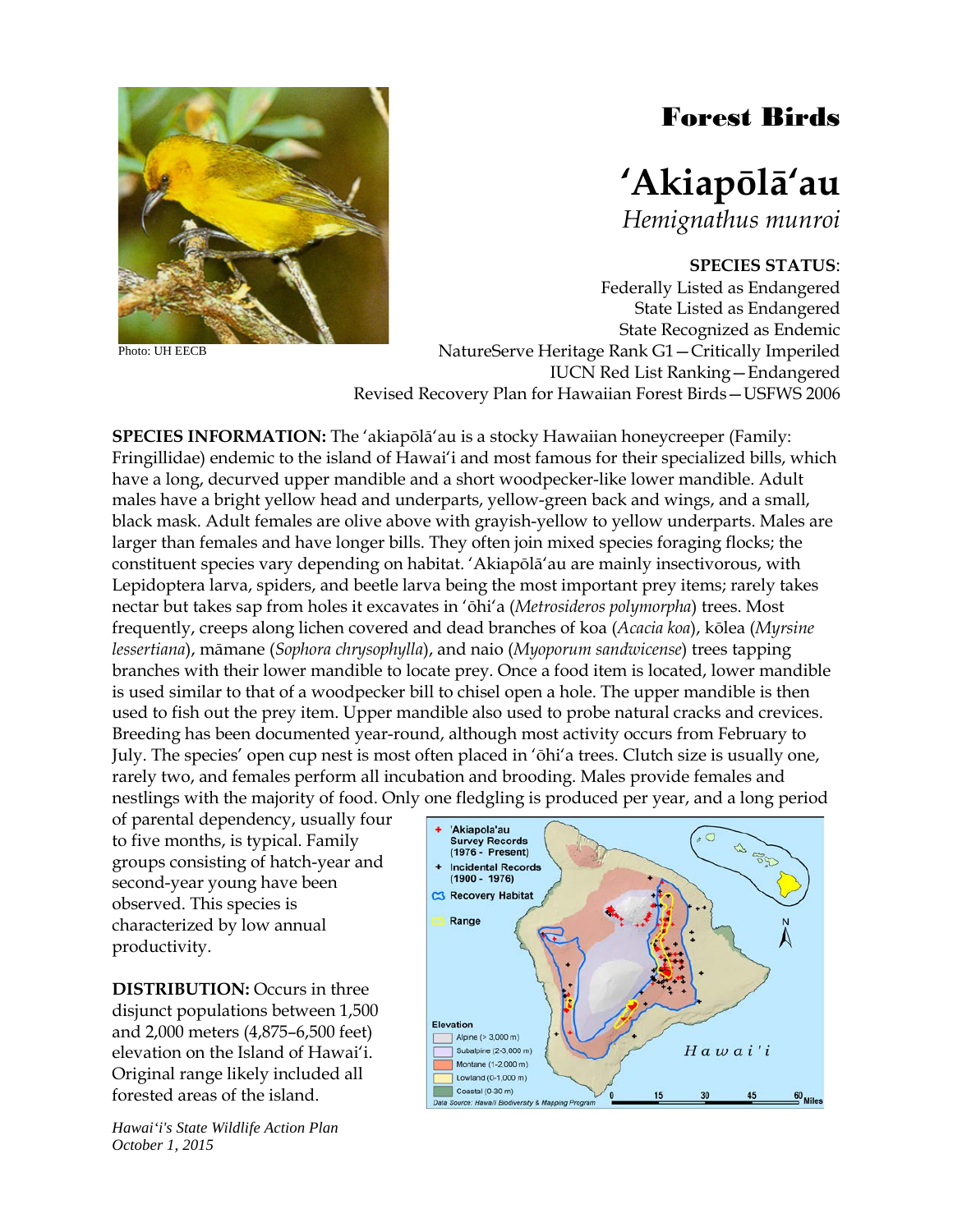**ABUNDANCE:** The Hawaiian Forest Bird Survey (1976-79, 1983), estimated the population at 1,500 ± 400 (95% confidence interval). Surveys conducted between 1990 and 1995 estimated the population at 1,109-1,217 birds and most recent analysis puts the population closer to 1,900. Significant declines occurred in two of the four populations known in the 1980s. The Ka'ū /Kapāpala population decreased from approximately 530 individuals to 44, and a Mauna Kea population dropped from approximately 50 birds to less than 10; in 2000 only three birds remained on Mauna Kea and this population is now extinct. The Ka'ū /Kapāpala population has since stabilized or increased at upper elevations, but the status of the small Kona population is unknown.

**LOCATION AND CONDITION OF KEY HABITAT:** Occurs in mesic and wet montane forests dominated by koa and 'ōhi'a. The small and declining population on Mauna Kea occurred in subalpine dry forest dominated by māmane and naio. A recent study documented 'akiapōlā'au occurring entirely in areas reforested with koa (i.e., second-growth, young forests). Habitat quality varies across the species' occupied range. Most remaining populations occur on lands managed by the State of Hawai'i and the U.S. Fish and Wildlife Service.

**THREATS:** 'Akiapōlā'au are likely susceptible to the same factors that threaten other native Hawaiian forest birds, including habitat loss and degradation, predation by introduced mammals, and disease. For 'akiapōlā'au populations, the following are of particular concern:

- Low reproductive potential. Unlike many Hawaiian honeycreepers, 'akiapōlā'au have low annual fledgling production. This life history characteristic may be related to their very specialized foraging strategy. Regardless, the species is very susceptible to factors that reduce population size.
- Disease. Unlike several other honeycreepers found on the island of Hawai'i (e.g., Hawai'i amakihi [*H. virens*]), the 'akiapōlā'au is absent from most areas below 1,350 meters (4,500 feet). This suggests that the species is particularly susceptible to mosquitoborne avian disease.
- Predation. Although little evidence exists, predation by rats (*Rattus* spp.), cats (*Felis* silvestris), small Indian mongoose (*Herpestes auropunctatus*), and owls (*Asio flammeus sandwichensis, Tyto alba*) may limit 'akiapōlā'au populations. Recent surveys have determined that rat density in the Hakalau Forest National Wildlife Refuge, which supports a significant portion of the 'akiapōlā'au population, is high. In addition, the loud, persistent begging of juveniles may make them especially vulnerable to predators.
- Habitat degradation. Habitat loss and degradation from development, logging, and grazing has greatly fragmented the species' habitat.
- Population size. Small populations are plagued by a variety of potentially irreversible problems that fall into three categories: demographic, stochastic, and genetic; the former are usually most problematic. Demographic factors include skewed sex ratios and stochastic factors include natural disasters. Habitat fragmentation exacerbates demographic and genetic problems.

**CONSERVATION ACTIONS:** To date, conservation actions specific to 'akiapōlā'au have been restricted to annual population surveys of the Hakalau, 'Ōla'a/Kīlauea, Kona, and Mauna Kea populations. However, 'akiapōlā'au likely have benefited from actions to conserve other endangered forest birds in the Kapāpala Forest Reserve, Hakalau Forest National Wildlife Refuge, Pu'u Lā'au, Hawai'i Volcanoes National Park, and the 'Ōla'a/Kīlauea Watershed

*Hawai'i's State Wildlife Action Plan October 1, 2015*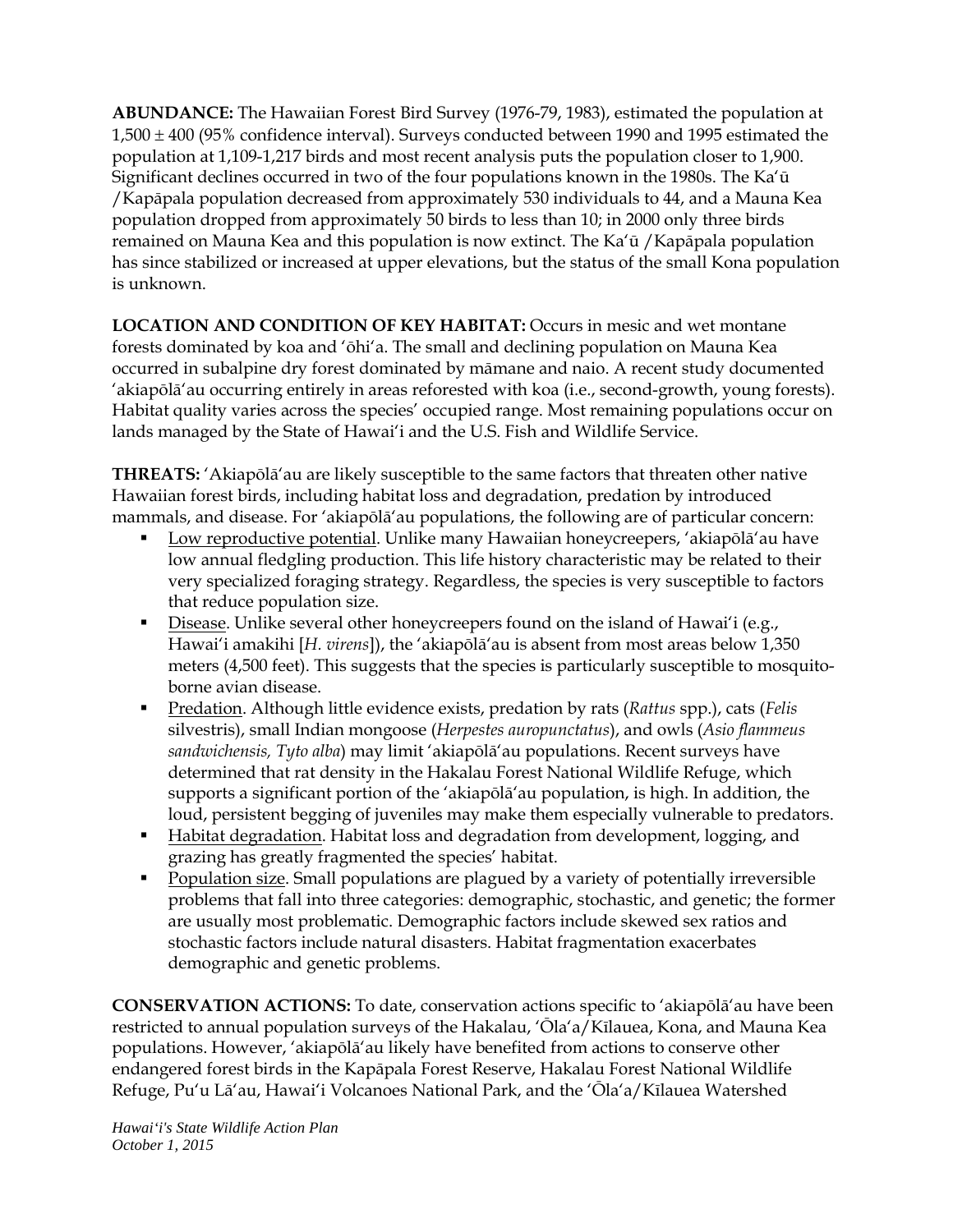Partnership. These efforts include fencing, ungulate and small mammal control, forest restoration, habitat monitoring, and studies of disease and disease vectors. In addition to these efforts, future management specific to the 'akiapōlā'au may include the following:

- Add Hāmākua, the upper Waiākea kīpuka, Ka'ū /Kapāpala and south Kona to annual surveys.
- Continue koa forest restoration and fencing in the Hakalau Forest National Wildlife Refuge.
- **Continue restoration of māmane forests on Mauna Kea.**
- Conduct public outreach and education.
- Continue protection and management of wildlife sanctuaries and refuges.

## **MONITORING:**

- Continue forest bird surveys and habitat monitoring.
- Test survey methods for 'akiapōlā'au, and continue regular population surveys with improved methods.
- **Monitor small mammal populations to assess effectiveness of control efforts, especially** in dry forest sites.

**RESEARCH PRIORITIES:** Research priorities for most Hawaiian forest birds include improving methods for controlling rats and feral cats in native forests, determining the ecological requirements of *Culex* mosquitoes at mid- and high-elevation forests, and developing methods to control mosquito populations. Research priorities specific to 'akiapōlā'au include the following:

- Conduct life history studies to quantify population structure, dispersal patterns, survivorship, nesting phenology, and success.
- Document habitat selection, preference, and foraging ecology, particularly in young forests.
- Document the response of 'akiapōlā'au to control of mammalian predators.
- Develop captive propagation techniques.
- Determine the feasibility of 'akiapōlā'au re-introductions to suitable locations (e.g., Pu'u Wa'awa'a, Hawai'i Volcanoes National Park).

## References:

- Gorreson, PM, Camp RJ, Reynolds MH, Woodworth BL, Pratt TK. 2009. Status and Trends of Native Hawaiian Songbirds. *In* Conservation Biology of Hawaiian Forest Birds (Pratt TK, Atkinson CT, Banko PC, Jacobi JD, Woodworth BL, editors). Yale University Press.
- IUCN Red List of Threatened Species. 2015. Version 2014.3. Available at: [www.iucnredlist.org.](http://www.iucnredlist.org/) (Accessed May 2015).
- Pejchar, L. 2005. Home range size varies with habitat type in a Hawaiian honeycreeper: implications for native *Acacia koa* forestry. Ecological Applications 15:1053-1061.
- Pratt TK, Fancy SG, Ralph CJ. 2001 'Akiapola'au (*Hemignathus munroi*) and nukupu'u (*Hemignathus lucidus*). *In* The Birds of North America, No. 600 (Poole A, Gill F, editors.). Philadelphia, (PA): The Academy of Natural Sciences; and Washington DC: The American Ornithologists' Union.

Strommer L. University of Hawai'i graduate student. Unpublished data.

*Hawai'i's State Wildlife Action Plan October 1, 2015*